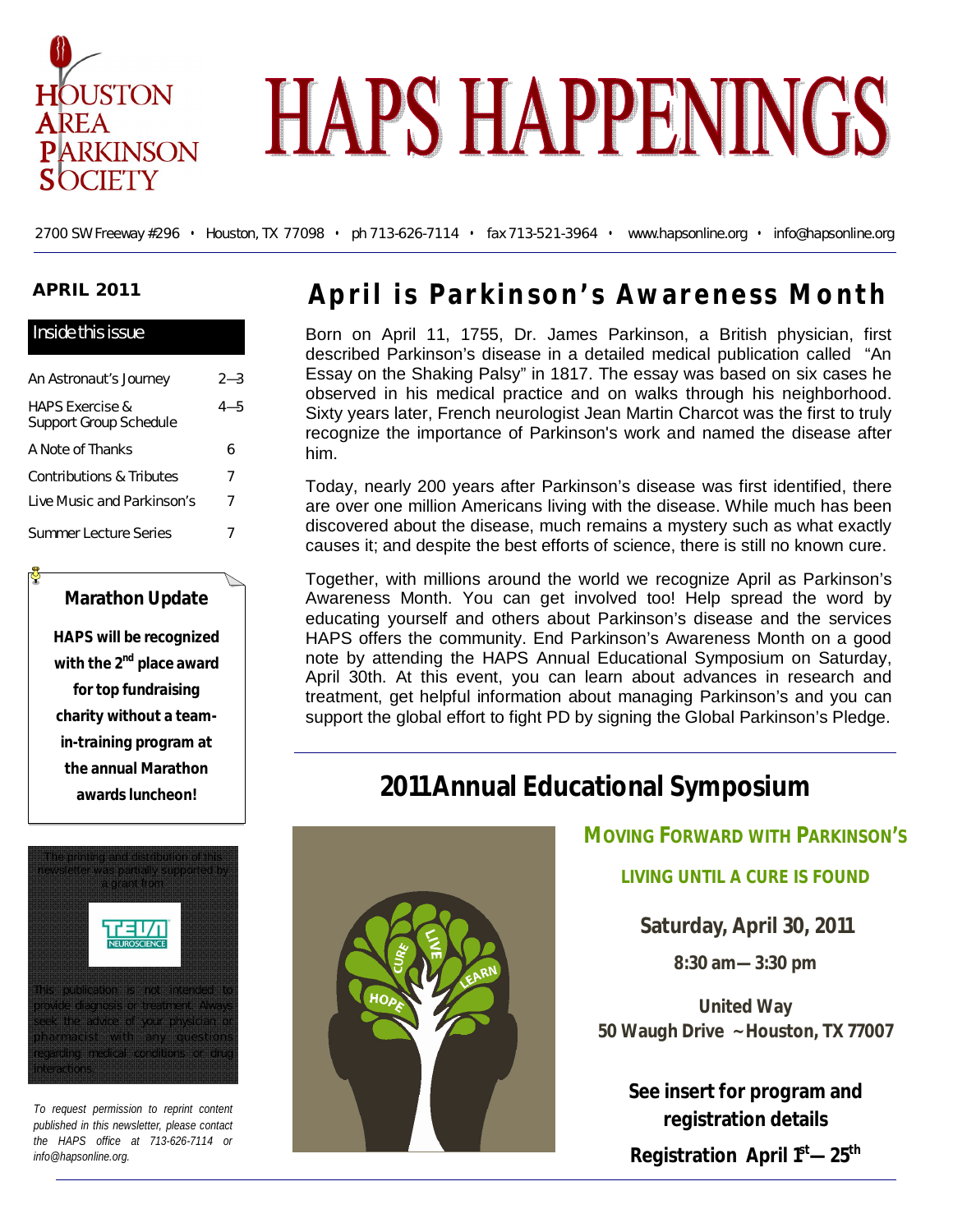

### **An Astronaut's Journey with Parkinson Disease By Rich Clifford**

It was just past midnight on March 14, 1996. I began the day strapped into the crew compartment of a space shuttle headed for orbit. I was minutes away from the launch of shuttle mission STS-76, and I could hear the voice of launch control counting off the seconds until finally I heard, "3, 2, 1 and *liftoff* of the shuttle *Atlantis* on a mission to the Russian MIR space station." That pre-dawn launch was my third space shuttle mission as a United States Astronaut. It was, however, my first mission to space after being diagnosed with early Parkinson disease (PD).

It seems improbable if not impossible: an astronaut with PD had not only been certified for space flight, but had also been certified to perform a planned space walk on the MIR space station. That morning, as I began the ascent into orbit to rendezvous with the MIR, I thought about my own personal journey leading up to that moment. It was as hard as any I'd ever faced, but one that I had never given up on. A journey that had begun almost two years earlier.

My second mission had been STS-59 in April 1994 and it was very successful. I felt completely fit during and after the flight. About six months later I went in for my annual flight physical. Everything, including my standard neurological exam, was satisfactory. Just as a favor, I asked the flight surgeon after the exam if I could have an orthopedic surgeon look at my right shoulder (I played competitive racquetball and thought I might have recently injured it during a game). He asked me where it hurt and I told him it didn't hurt at all. Rather, my right arm just seemed to hang without moving when I walked. I could tell I must have touched a nerve (no pun intended) because he immediately called for the Chief Flight Surgeon. The Chief asked me to walk with him down the hall. Little did I know how that walk would change my life. The next thing I knew, the Chief informed me that he was taking me into Houston the next day to see an expert at the Medical Center. I was surprised at the sudden and ominous turn of events, as I had assumed my visit would have yielded a quick fix and allowed me to resume my competitive racquetball. That's when the Chief informed me I was going to see a neurologist, a man by the name of Dr. Joseph Jankovic. I assumed this was part of the normal sequence to get my arm fixed.

I was surprised by the urgency of the visit, and more than a little confused when, after taking a careful history and examining me, Dr. Jankovic informed me that I had PD. I had never heard of this disease and as someone who considered himself to be in excellent physical condition, I naturally assumed it was something I could conquer. In fact, my response was something like, "OK, fix it so I can get back to my racquetball!" Then, reality hit me. Hard! The doctors explained I had several tests ahead of me. PD was a clinical diagnosis and confirmed only by eliminating - through tests - all other neurological disorders. Needless to say, racquetball was no longer on my list of priorities.

The test results came back negative. The doctors were right: I had PD. But my only symptom was that my right arm didn't move when I walked. It seemed impossible. I didn't want to believe it, and for a while I refused to believe it.

So many things went through my head when I began to learn more about my condition, but I was resolute and determined not to let it affect my outlook. The medical community respected my privacy and only those senior NASA managers with a need to know were informed. They asked me what I wanted to do, and my response was quick: I wanted to remain on flight status and remain in the cue for a future space flight. *I wanted to remain an astronaut*.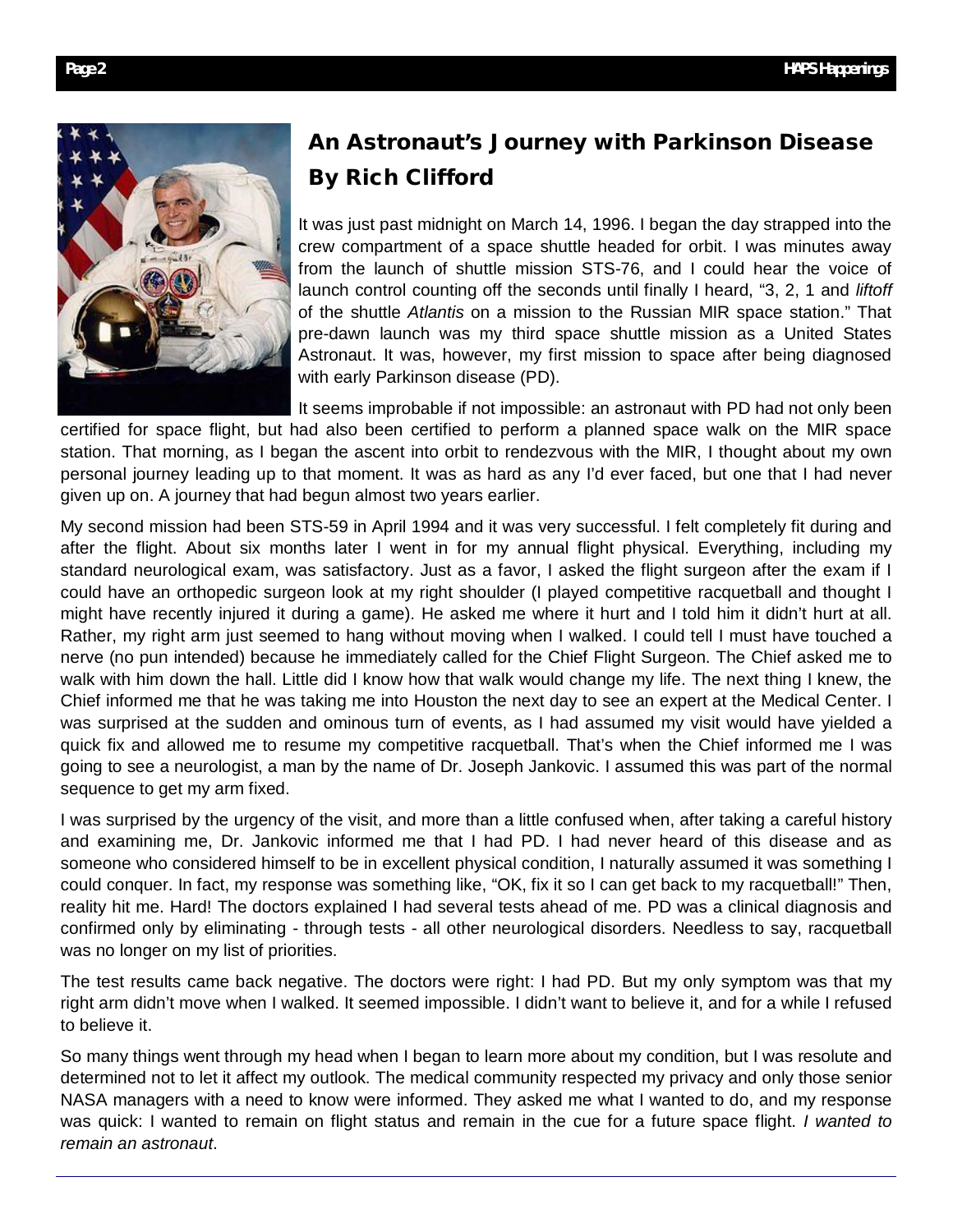According to researchers, PD is a progressive degenerative disease that occurs over time. That meant it was very likely that I had PD prior to my first shuttle flight STS-53 in December 1992. I saw no limitations to what I could do just because I had PD, and I used all of the available research to build a case for why I should continue to fly. Thankfully, the NASA flight surgeons, senior NASA management, and my family supported me, and I was granted return-to-flight status under the condition that I would be watched closely by the flight surgeons. I also knew that I could not disclose my condition publicly.

Keeping this secret between myself and those closest to me, I was subsequently assigned to STS-76. I was to be a member of the crew, but was told I would not be assigned to perform the planned space walk (extravehicular activity, or EVA, in NASA speak). I, along with another astronaut named to the STS-76 crew, had performed the majority of the development testing of hardware and operational procedures for the experiment packages to be deployed during the planned space walk. In other words, knowing as much as we did about the subject, our expectations were that we would be assigned to perform the EVA. I informed management that I wanted to do the EVA and that I didn't know there were limitations imposed on my capabilities. I think they were actually surprised by my desire to perform the space walk, despite my condition.

Before long, they reassigned me the EVA. The mission was highly successful, including the six-hour long EVA during which my crewmate and I attached four MIR Environmental Effects Payload experiments to the station's docking module to better understand the environment around MIR over an 18-month period.

Looking back, I recognize the difficult decision NASA senior management made in assigning me to STS-76. I am thankful to have had the full support of the Flight Surgeons, Dr. Joseph Jankovic, and Johnson Space Center management. They presented my capabilities to the NASA Headquarters Space Flight Medical Review board and I know it was not an easy decision for the board and senior management to clear me for flight. I am grateful for their support in realizing the risk they took with me when there were dozens of other qualified astronauts who could have performed this mission. It is a testimony to their certification processes that they were assured I could perform the mission.

And although no one ever restricted me from going public with my PD, I knew it was best to remain quiet at the time. Too many questions of the managers and medical review board by an inquiring press would have proven to be embarrassing for all of us. I could imagine the focus of the typical question, "How could you let someone with Parkinson disease fly in space?" I am forever appreciative for the opportunity these people afforded me. They took the high road instead of making the easy decision, which would have been to ground me permanently.

With this article I have now gone public. Following my third and final space shuttle mission, I left NASA in January 1997 and joined the Boeing Company as Space Station Flight Operations Manager. In 2007, I became the Deputy Program Manager of Boeing's Space Shuttle Program, a position to which I am committed until the Space Shuttle fleet's retirement in 2011. In writing this article, I hope to inspire others with PD by showing them that Parkinson is not the end of your life. I believe that mental limitations are defined by what you make of your situation. In the famous words of former NASA Flight Director Gene Kranz, "Failure is not an option." I am continually reminded of this by my best support group: my wife Nancy and my sons Richard and Brandon. Without their encouragement I probably would have followed a different path.

It has been 17 years since I received my initial diagnosis. I left the Astronaut ranks in 1997 for reasons not associated with PD. The disease has progressed as you would expect, but its acceleration is following a very low ramp, thanks to the help of my doctors and continued advances in PD research. I am still active in the workforce and play golf as often as I can. All in all, I am far from giving in to the limitations of PD, but rather I'm planning to - as the late Paul Harvey said at the start of each of his radio shows - "stand by for the rest of the story."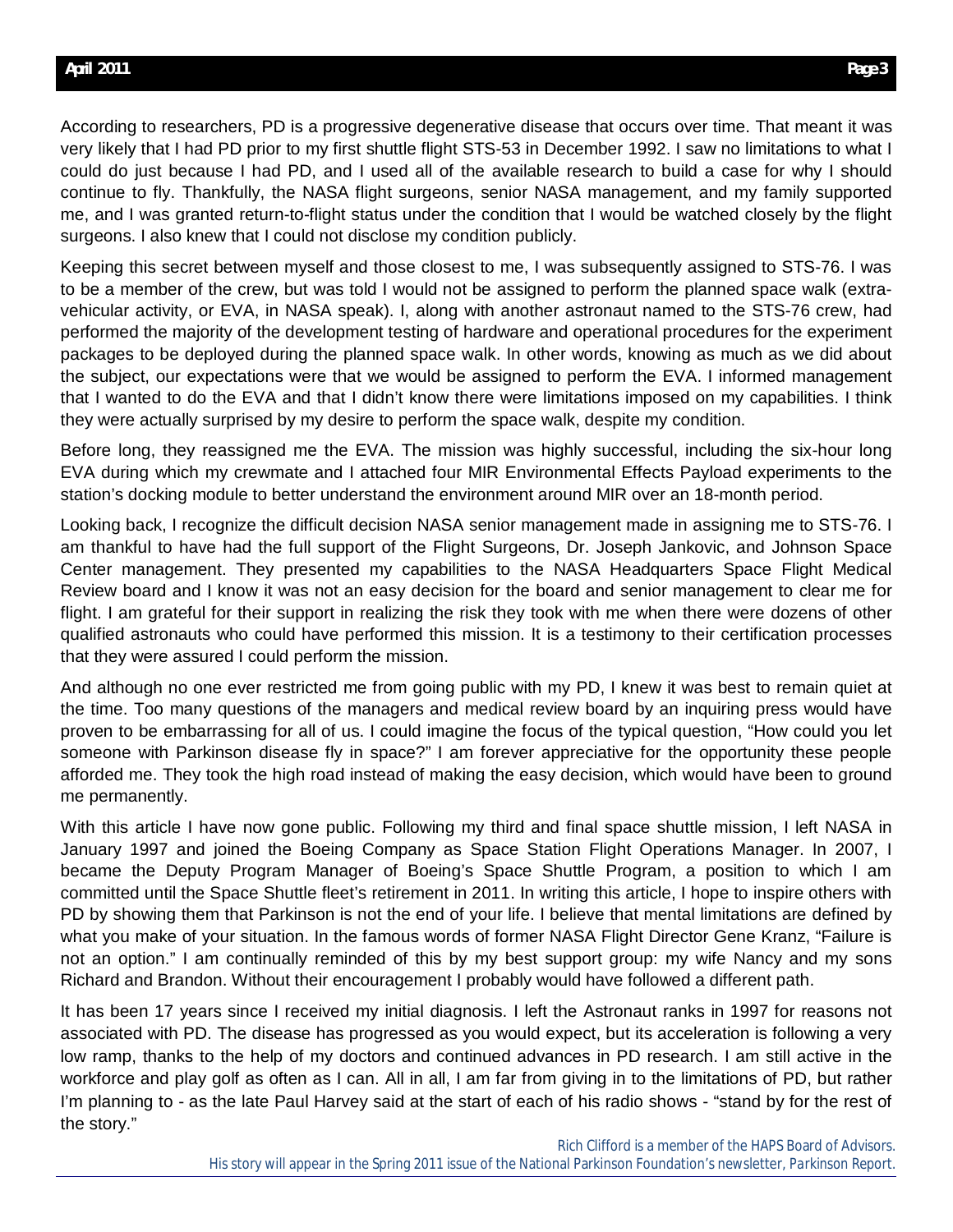### **HAPS PD EXERCISE AND SUPPORT GROUPS**

|  | <b>CENTRAL</b><br>PD & DEMENTIA/<br><b>LEWY BODY DEMENTIA</b><br><b>CAREGIVER SUPPORT GROUP</b> | 4th Monday of month<br>10:30 am-12:15 pm                    | Support group for caregivers of<br>persons with Parkinson's and<br>dementia or Lewy Body Dementia | For more information<br>Kathleen Crist, LMSW<br>713-626-7114                                      |
|--|-------------------------------------------------------------------------------------------------|-------------------------------------------------------------|---------------------------------------------------------------------------------------------------|---------------------------------------------------------------------------------------------------|
|  | <b>WATER EXERCISE</b>                                                                           | Mondays<br>2:00-3:00 pm<br>Thursdays<br>11:00 am-12:00 noon | W. Gray Adaptive Recreation Center<br>1475 West Gray<br>Houston, TX 77019                         | For more information and to<br>request participant paperwork<br>Alfonso Hernandez<br>713-520-8670 |
|  | <b>EXERCISE</b>                                                                                 | Tuesdays<br>3:30-4:30 pm                                    | <b>TIRR</b><br>2455 S. Braeswood<br>Houston, TX 77030                                             | For more information<br>Alfonso Hernandez<br>713-520-8670                                         |
|  | <b>SPEECH &amp;</b><br><b>EXERCISE</b>                                                          | Wednesdays<br>2:30-4:00 pm                                  | Memorial Dr. Presbyterian Church<br>11612 Memorial Dr. Room 102<br>Houston, TX 77024              | For more information<br>Alfonso Hernandez<br>713-520-8670                                         |
|  | YOUNG ONSET<br><b>SUPPORT GROUP</b>                                                             | 2nd Wednesday of month<br>7:00-9:00 pm                      | For those younger than 55 with<br>Parkinson's disease                                             | For more information<br>Kathleen Crist, LMSW<br>713-626-7114                                      |
|  | TAI CHI                                                                                         | Tuesdays<br>10:30-11:30 am                                  | W. Gray Adaptive Recreation Center<br>1475 West Gray<br>Houston, TX 77019                         | For more information<br>Alfonso Hernandez<br>713-520-8670                                         |
|  | <b>TANGO</b>                                                                                    | Wednesdays<br>$1:00 - 2:15$ pm                              | W. Gray Adaptive Recreation Center<br>1475 West Gray<br>Houston, TX 77019                         | For more information<br>Kathleen Crist, LMSW<br>713-626-7114                                      |
|  | <b>DANCE</b>                                                                                    | Mondays<br>12:45-2:00 pm                                    | <b>Ballet Academy</b><br>610 Preston<br>Houston, TX 77002                                         | For more information<br>Kathleen Crist, LMSW<br>713-626-7114                                      |
|  | <b>SINGING</b>                                                                                  | 2nd Monday of month<br>12:00-12:30 pm                       | <b>Ballet Academy</b><br>610 Preston<br>Houston, TX 77002                                         | For more information<br>Kathleen Crist, LMSW<br>713-626-7114                                      |
|  | <b>EXERCISE</b>                                                                                 | Thursdays<br>9:30-10:30 am                                  | W. Gray Adaptive Recreation Center<br>1475 West Gray<br>Houston, TX 77019                         | For more information<br>Alfonso Hernandez<br>713-520-8670                                         |
|  | <b>POST DBS SUPPORT GROUP</b>                                                                   | 4th Tuesdays<br>of every other month<br>$6:00 - 7:30$ pm    | For those who have completed Deep<br><b>Brain Stimulation Surgery</b>                             | For more information<br>Kathleen Crist, LMSW<br>713-626-7114                                      |
|  | <b>⇒PD S</b> ∪PPORT GROUP                                                                       | 3rd Tuesday of month<br>10:00-11:30 am                      | American Red Cross<br>2700 SW Freeway<br>Houston, TX 77098                                        | For more information<br>Kathleen Crist, LMSW<br>713-626-7114                                      |
|  | TAI CHI                                                                                         | Fridays<br>11:00 am-12:00 noon                              | Memorial Dr. Presbyterian Church<br>11612 Memorial Dr. Room 102<br>Houston, TX 77024              | For more information<br>Alfonso Hernandez<br>713-520-8670                                         |
|  | <b>SOUTH</b><br><b>EXERCISE &amp;</b><br><b>SPEECH</b>                                          | Mondays<br>Speech 3:30-4:15 pm<br>Exercise 4:15-5:00 pm     | Clear Lake Rehab Hospital<br>655 E. Medical Center Blvd.<br>Webster, TX 77598                     | For more information<br>Alfonso Hernandez<br>713-520-8670                                         |
|  | <b>WATER EXERCISE</b>                                                                           | Thursdays<br>4:00-5:00 pm                                   | Clear Lake Rehab Hospital<br>655 E. Medical Center Blvd.<br>Webster, TX 77598                     | For more information<br>Alfonso Hernandez<br>713-520-8670                                         |
|  | <b>CAREGIVER SUPPORT GROUP</b>                                                                  | 3rd Monday of month<br>4:00-5:00 pm                         | Clear Lake Rehab Hospital<br>655 E. Medical Center Blvd.<br>Webster, TX 77598                     | For more information<br>Kathleen Crist, LMSW<br>713-626-7114                                      |
|  | <b>EXERCISE</b>                                                                                 | Wednesdays<br>4:00-5:00 pm                                  | St. Andrew's Episcopal Church<br>2535 E. Broadway, FM 518<br>Pearland, TX 77581                   | For more information<br>Alfonso Hernandez<br>713-520-8670                                         |
|  | <b>EAST</b>                                                                                     |                                                             |                                                                                                   |                                                                                                   |
|  | <b>WATER</b><br><b>EXERCISE</b>                                                                 | Tuesdays<br>Thursdays<br>2:00-3:00 pm                       | Bay Area Rehabilitation Center<br>3513 Decker Drive<br>Baytown, TX 77520                          | For more information<br>Alfonso Hernandez<br>713-520-8670                                         |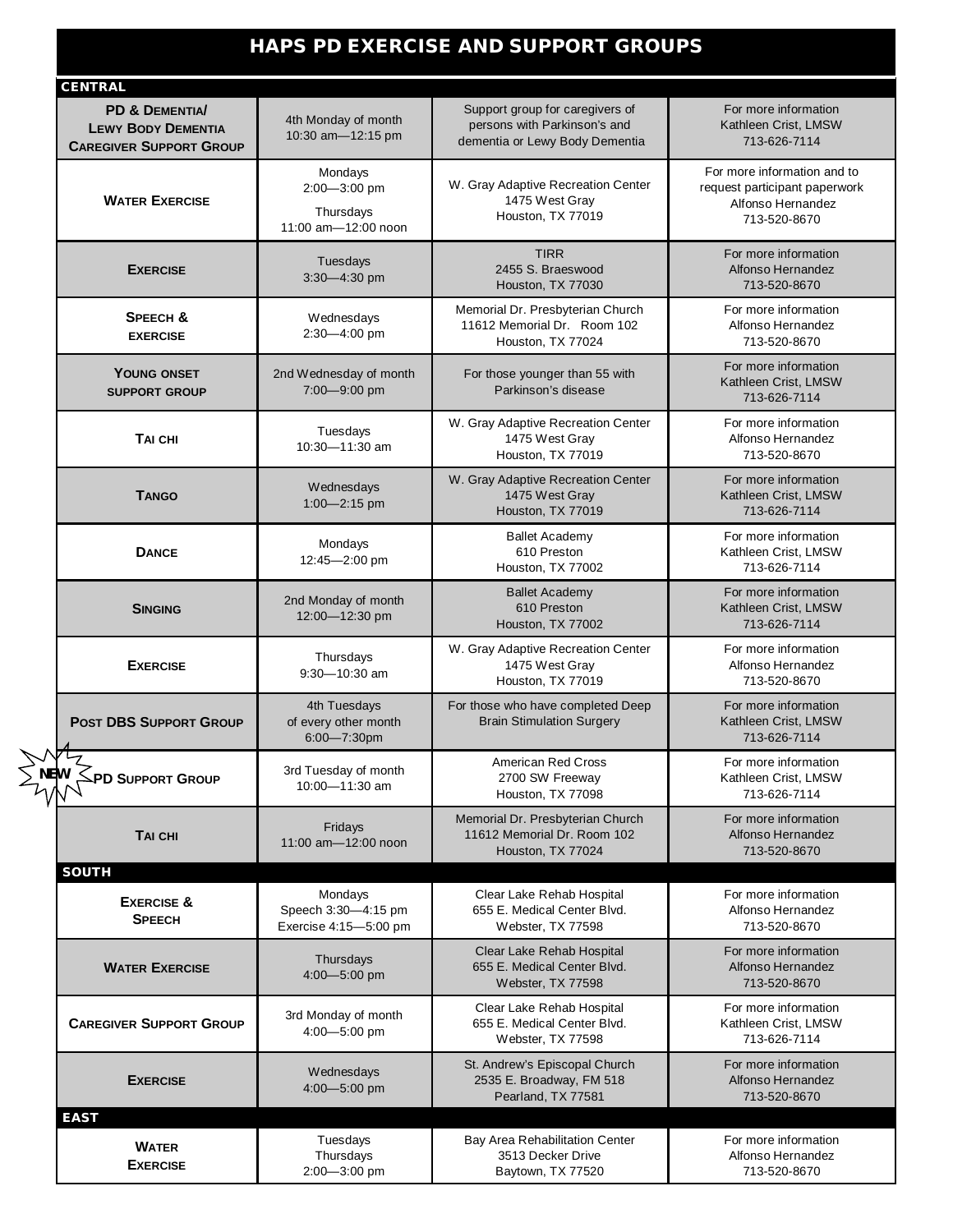### **ALL GROUPS ARE FREE OF CHARGE—PLEASE VISIT THE WEBSITE AT WWW.HAPSONLINE.ORG OR CALL TO CONFIRM GROUP TIMES AND LOCATIONS**

| <b>SOUTHEAST</b>                                              |                                                               |                                                                                                         |                                                              |
|---------------------------------------------------------------|---------------------------------------------------------------|---------------------------------------------------------------------------------------------------------|--------------------------------------------------------------|
| <b>SPEECH &amp;</b><br><b>EXERCISE</b>                        | Tuesdays<br>Speech 1:30-2:00 pm<br>Exercise 2:00-3:00 pm      | Kindred Hospital Bay Area<br>4801 E Sam Houston Parkway<br>Pasadena, TX 77505                           | For more information<br>Alfonso Hernandez<br>713-520-8670    |
| <b>SOUTHWEST</b>                                              |                                                               |                                                                                                         |                                                              |
| <b>EXERCISE</b>                                               | Mondays<br>10:00-11:00 am                                     | <b>First United Methodist Church</b><br>1220 FM 1092<br>Missouri City, TX 77459                         | For more information<br>Alfonso Hernandez<br>713-520-8670    |
| <b>SPEECH &amp;</b><br><b>EXERCISE</b>                        | Tuesdays<br>Exercise 2:00-2:45 pm<br>Speech 2:45-3:45 pm      | St. Phillips Methodist Church<br>5501 Beechnut Room 104<br>Houston, TX 77096                            | For more information<br>Alfonso Hernandez<br>713-520-8670    |
| <b>PROGRESSIVE SUPRANUCLEAR</b><br><b>PALSY SUPPORT GROUP</b> | 3rd Saturday of month<br>$1:00$ pm                            | Memorial Hermann SW Houston<br>Prof Building II - Learning Center B<br>Hwy 59 at Beechnut Houston 77074 | For more information<br>Karen Kennemer<br>281-358-2282       |
| <b>WEST</b>                                                   |                                                               |                                                                                                         |                                                              |
| <b>SPEECH &amp;</b><br><b>EXERCISE</b>                        | Tuesdays<br>Speech 5:20-6:05 pm<br>Exercise 6:05-6:50 pm      | 1st United Methodist Church of Katy<br>5601 5th Street Room 111<br>Katy, TX 77493                       | For more information<br>Alfonso Hernandez<br>713-520-8670    |
| <b>CAREGIVER SUPPORT GROUP</b>                                | Please Call                                                   | 1st United Methodist Church of Katy<br>5601 5th Street Room 107<br>Katy, TX 77493                       | For more information<br>Kathleen Crist, LMSW<br>713-626-7114 |
| <b>NORTHEAST</b>                                              |                                                               |                                                                                                         |                                                              |
| <b>EXERCISE</b>                                               | Wednesdays<br>12:00 noon-1:00 pm                              | HealthSouth Rehabilitation Hospital<br>19002 McKay Blvd.<br>Humble, TX 77338                            | For more information<br>Alfonso Hernandez<br>713-520-8670    |
| <b>NORTH</b>                                                  |                                                               |                                                                                                         |                                                              |
| <b>WATER</b><br><b>EXERCISE</b>                               | Mondays<br>12:30-1:30 pm                                      | Reliant Rehab Hospital N Houston<br>117 Vision Park Blvd.<br>Shenandoah, TX 77384                       | For more information<br>Alfonso Hernandez<br>713-520-8670    |
| <b>SPEECH</b>                                                 | Tuesdays<br>1:45-2:30 pm                                      | Reliant Rehab Hospital N Houston<br>117 Vision Park Blvd.<br>Shenandoah, TX 77384                       | For more information<br>Alfonso Hernandez<br>713-520-8670    |
| <b>EXERCISE &amp;</b><br>TAI CHI                              | 1st, 3rd, 5th Thursdays<br>1:30-2:30 pm<br>2nd, 4th Thursdays | Woodlands United Methodist Church<br>2200 Lake Woodlands Drive<br>The Woodlands, TX 77380               | For more information<br>Alfonso Hernandez<br>713-520-8670    |
| <b>CAREGIVER SUPPORT GROUP</b>                                | 1st Thursday of month<br>$1:30 - 2:30$ pm                     | <b>Woodlands United Methodist Church</b><br>2200 Lake Woodlands Drive<br>The Woodlands, TX 77380        | For more information<br>Kathleen Crist, LMSW<br>713-626-7114 |
| DANCE &<br><b>SINGING</b>                                     | 2nd Friday of Month<br>12:00-2:00 pm                          | Woodlands United Methodist Church<br>2200 Lake Woodlands Drive<br>The Woodlands, TX 77380               | For more information<br>Alfonso Hernandez<br>713-520-8670    |
| <b>NORTHWEST</b>                                              |                                                               |                                                                                                         |                                                              |
| <b>TAI CHI</b>                                                | Fridays<br>11:00-12:00 noon                                   | <b>Tomball United Methodist Church</b><br>1603 Baker Drive (Faith Building)<br>Tomball, TX 77375        | For more information<br>Alfonso Hernandez<br>713-520-8670    |
| <b>TAI CHI</b>                                                | Wednesdays<br>10:00-11:00 am                                  | John Wesley United Methodist Church<br>5830 Bermuda Dunes (Boy Scout Building)<br>Houston, TX 77069     | For more information<br>Alfonso Hernandez<br>713-520-8670    |
| <b>SPEECH</b>                                                 | Thursdays<br>10:00-11:00 am                                   | Foundry-A United Methodist Congregation<br>8350 Jones Road (Scout Building)<br>Houston, TX 77065        | For more information<br>Alfonso Hernandez<br>713-520-8670    |
| <b>CROSSROADS GROUP</b>                                       | 2nd Wednesday of<br>every other month<br>7:00-9:00 pm         | For individuals with PD between age<br>55 and 70.                                                       | For more information<br>Kathleen Crist, LMSW<br>713-626-7114 |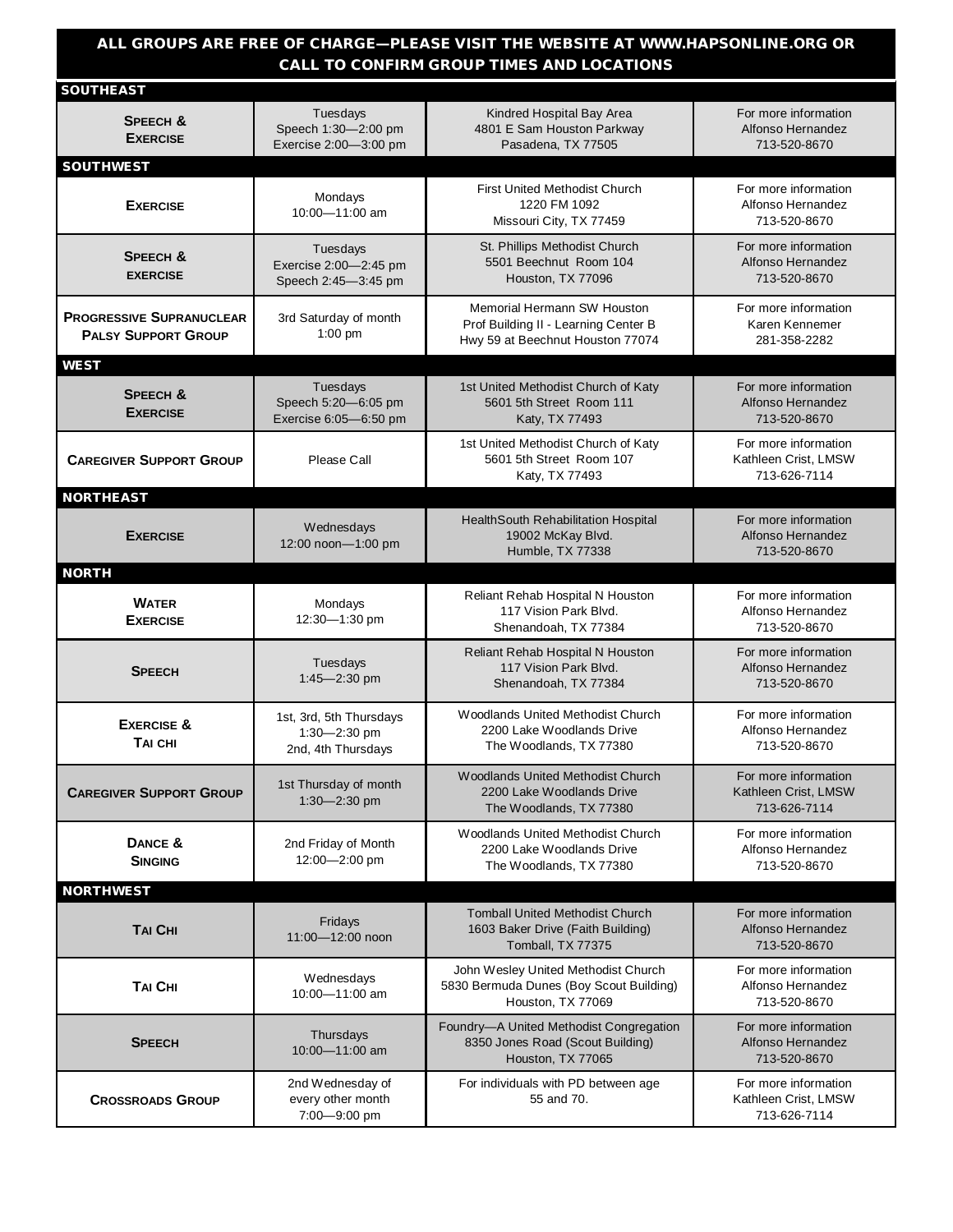# A Note of Thanks...

**We would like to recognize and offer very special thanks to those members of the HAPS family who have contributed so much over the past year by organizing creative fundraising enterprises that help make our efforts possible and help raise awareness the of Parkinson's disease all year long:** 

**Dominique & Taka Furuta** – *A Grand Night for Dreaming*, a musical event that brought local talent together with aspiring singers and musicians who have Parkinson's

**David LeMaster & Jerry Ivins** – *Shaken*, a play written by actor, director, English professor, playwright and person with Young Onset Parkinson's about his journey with PD

**Angy & Jim Newell** – Participation in the Janus Charity Challenge for the Ford Ironman in Florida

**Jody Wheeless & Dr. Richard Simpson** – Holiday Fundraiser at The Village Firefly

**Pamela & Rod Skaufel** – Running the Washington D.C. Half Marathon raising funds for both HAPS and the Parkinson's Association/ Mid West Branch in Ireland

**Doug Benzuly & Michael Young** – *Playing for Parkinson's,* a music fundraising event

**Janet & George Hill** – *For the Sake of the Shot*, Randy Rogers Band Golf Tournament



Frank Donnelly

Special thanks to Dick Westney of Westney Consulting Group who has provided pro bono consultation to HAPS over the past year. This valuable contribution was made possible through an initiative with the United Way's Management Assistance Organizational Assessment Program in collaboration with the Harvard Dick Westney & HAPS President Corriditor Consumer With the Figure 1<br>Erank Doppelly

### *Thank You! Thank You!*

Many thanks to Dr. Mya Schiess, HAPS Medical Advisory Board member, who led the presentation of the Newly Diagnosed Education Program, Saturday, February 19th, 2011. We appreciate your time and expertise.

On Sunday, March 20th, nearly 200 people came out to hear *great* music and to support a *great* cause at The Big Easy. *Playing for Parkinson's* featured six top-name bands from the area performing the blues, rock n' roll and masterful music renditions throughout the afternoon. Originated and organized by Doug Benzuly and Michael Young, this live music event raised an amazing \$12,000 in contributions to help fund HAPS services and programs. HAPS would like to recognize and applaud Doug and Michael for their outstanding efforts, and thank all of the individuals who supported this event so generously – making it possible for HAPS to fulfill its mission to improve the quality of life for those affected by PD.



Anne Thobae, Ellen & Frank Donnelly, Doug & Cindy Benzuly, Michael Young & Susan Otte and Alfonso Hernandez at The Big Easy



**GOOD MUSIC FOR A GOOD CAUSE** 



Playing for Parkinson's organizer Doug Benzuly on stage at The Big Easy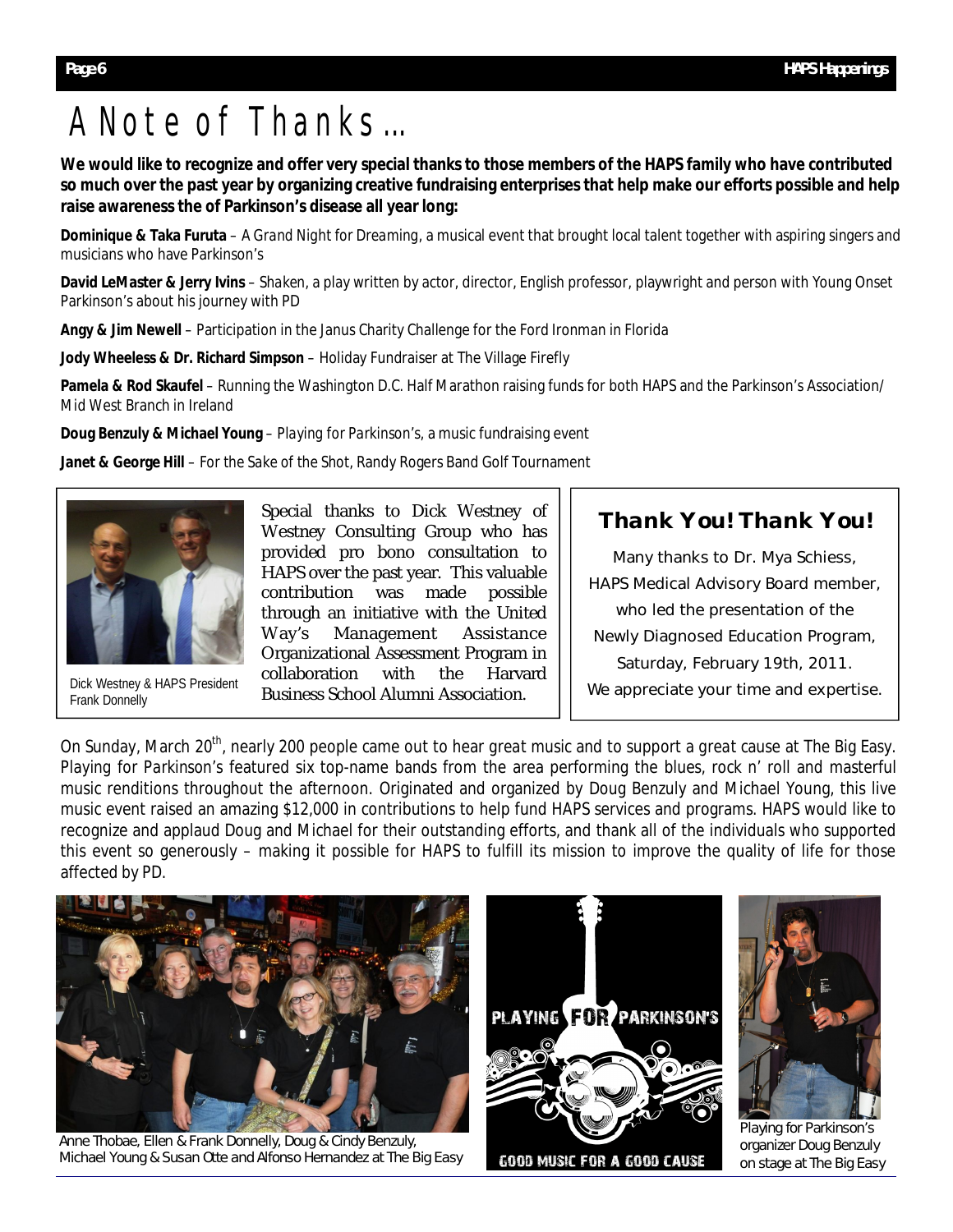# CONTRIBUTIONS

We are extremely grateful to the following individuals for their generous support of HAPS.

### **GIFTS**

Sadie Mae Hunt Ellin and Robert Grossman Doris and Ken Gainer Khalid Halabi Mary Margaret and Russ Schulze Margaret and Robert Merchant Mae Holm

#### **IN MEMORY**

*Steven Kanaly*  Patsy and Richard Sutton

*Elaine Gorewitz* Leda and Mike Karchmer Teri Wathen Maribel Acosta Marc Gorewitz

> *Herschel Maltz* Betty Bernell

*Gerald Allen* Pat and Gene Shifflet Thu Tram Cao Eric Cromwell Phyllis and William Rideout Charlotte McCalla Diane Roy

*Louise M. Henckel*  Diana James and Helen Oats

> *Jackson Harris* Dan McMillan Suzanne Wright

### **Live Music and Parkinson's...**

The Fort Wayne Philharmonic, Indiana University–Purdue University Fort Wayne and Physician's Health Plan conducted a study that looked at how watching a live concert would affect people with Parkinson's. The results, although subjective and based on each participating person's self evaluation, showed that tremors, stiffness, handwriting, swallowing and energy levels all improved during the music. While the results are exciting, this study will likely lead to more studies that look at objective findings, and the eventual results could possibly be life-changing for people living with Parkinson's.

**IN HONOR** *Mr. George A. Bourgeois III* Mr. and Mrs. George A. Bourgeois, Jr.

> *Ramona Heard* Edith Diane Guerrant

*Margarito Rosales*  Maria and Nicholas Kramer

> *Margaret Romeo* Michael Romeo

*Elaine Greenberg*  Esther and Glenn Bermann

### *Pamela and Rod Skaufel's*

*Washington DC Half Marathon Run*  Daryl Warren Hillary Wiese Kurt Welborn Chantay Canty Leslie White Michael Wolfson Gary Navarrette Maria Garcia Richard Cagle Lee Dickey Richard Roach Douglas Fisher Carlos Chinfong Amanda Pietsch John Schoepf Jon Krome Katrina Carrier Timothy Kelly Charles Pena Kristy Downing Robin Hill Michael Faust Lisa Schultz Shailesh Mayekar Eddy Kruijs

# Save the Date

**Join us as we kick off our Summer Lecture Series** 

**More details to follow in the May newsletter**

**Wednesday, May 25, 2011**

**6:00** – **7:30 pm**

**American Red Cross Building 2700 SW Freeway ~ Houston, TX 77098**